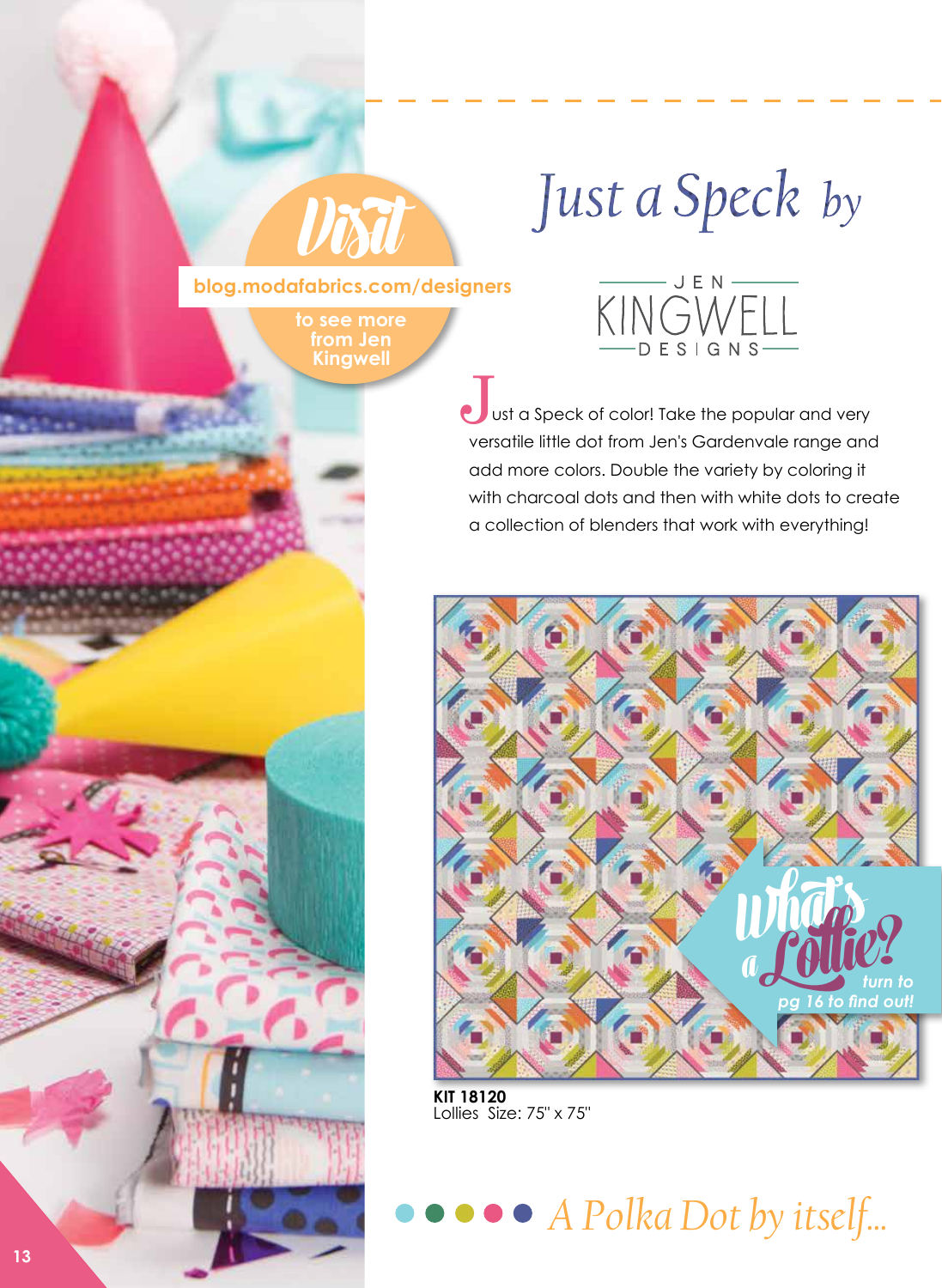







18109 30



18109 45



18109 37



18109 28



18109 43



18109 46



18109 42



18109 39



18109 19 18109 32



Amish Steps Size: 44" x 54" **Free Web Pattern courtesy of Jen Kingwell blog.modafabrics.com/funfree/free-patterns/** 



18109 57





*free web patterns by Jen Kingwell*

*A Polka Dot by itself... ...is really just a dot with no one to polka with.*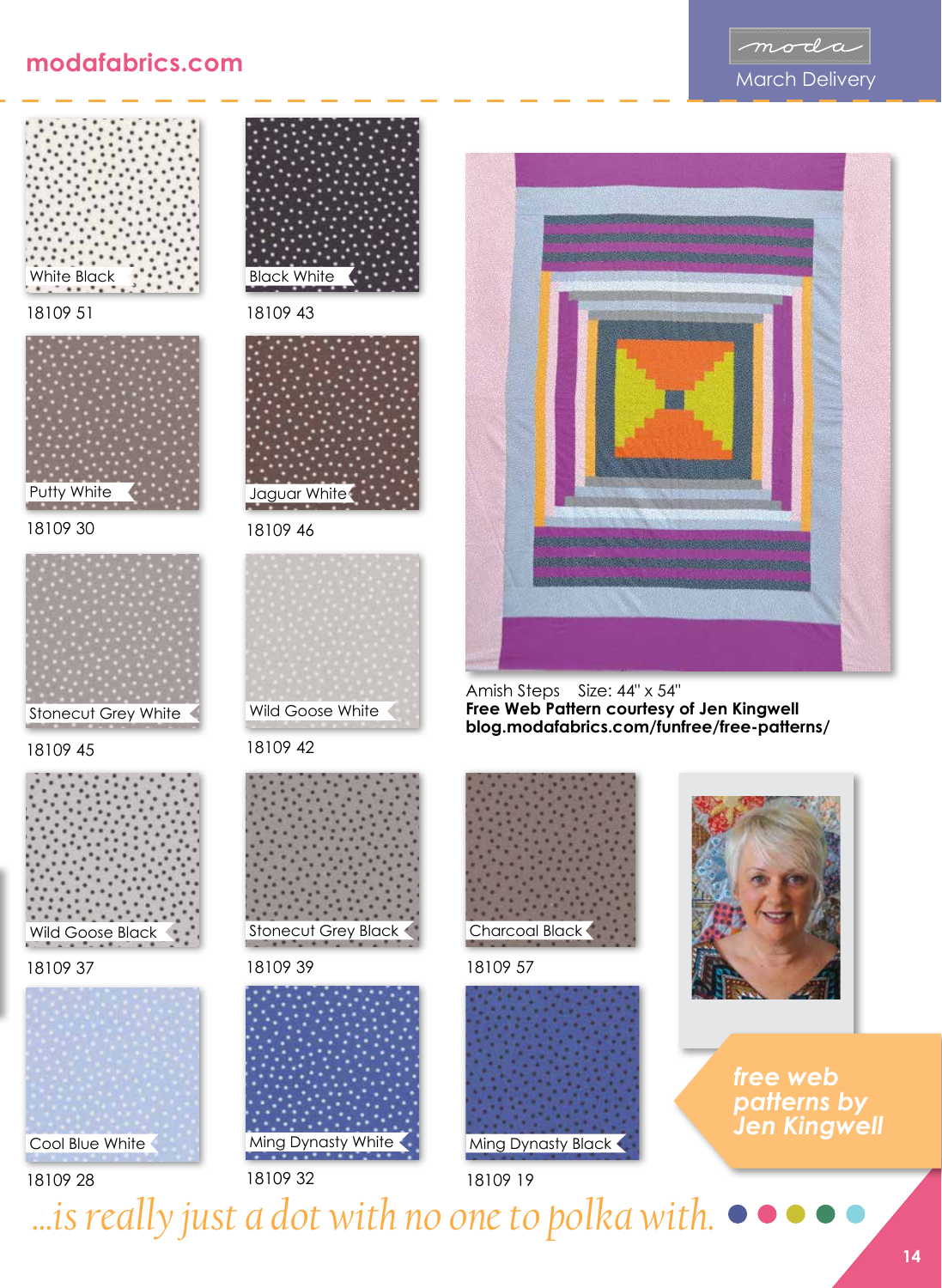#### **modafabrics.com**



## *Dots are the Perfect Accessory.*





moda

**Asst. <sup>18109</sup> <sup>15</sup>**